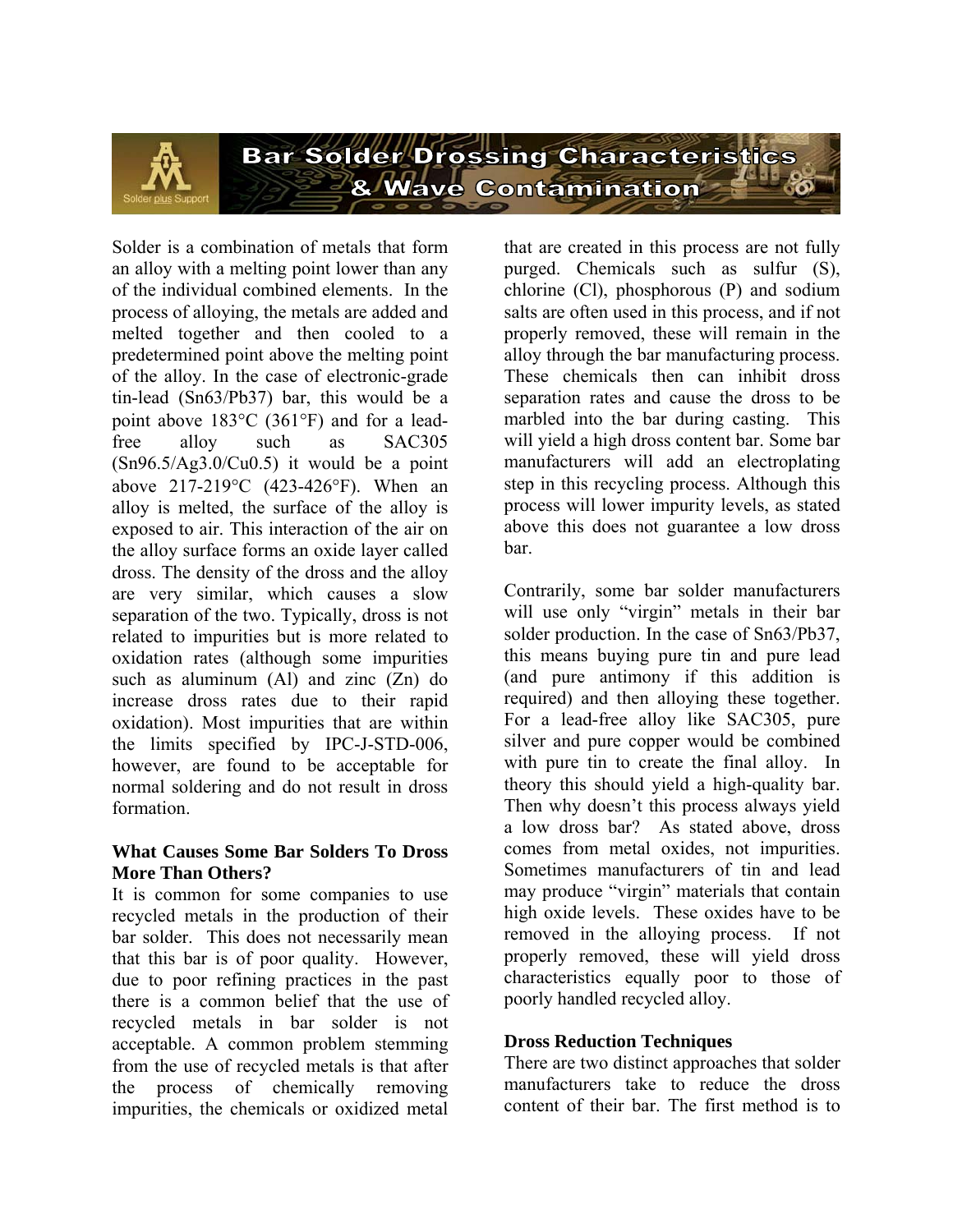take the final alloy after manufacturing and add "oxygen getters"; the most commonly used is phosphorous (P), which will oxidize and give the appearance of a low dross bar. Unfortunately, there are some problems associated with phosphorous. If the levels of phosphorous are too high, it will cause dross to cling to iron parts and often will cause pumps or wave baffles to plug. Also, if the solder is not replenished often, the phosphorous may be removed from the pot during dross removal, minimizing the intended dross-reduction effects. A more serious problem results from the fact that phosphorous is not easily analyzed for and is readily oxidized out of the solder pot. This can yield an uncontrollable limit over time as related to the chemistry of the solder joint being formed. Ackroyd and MacKay<sup>1</sup> have shown that solder pots with phosphorous levels above .01% can cause dewetting and cracked solder joints, which can lead to solder joint failure.

The preferred method to reduce the dross content of bar is to utilize a system that alloys bar without oxide entrapment. The Electropure<sup> $TM$ </sup> system developed by AIM is a process that eliminates elements that will potentially increase dross formation while reducing suspended oxides in the final bar.

#### **Drossing Rates Comparison**

Several electronics manufacturers have performed comparative studies on the drossing rates of competitive bar solders. Below is one such comparison that was performed by a leading multinational telecommunications corporation. The results listed are from the lowest dross generated (best) to the highest (worst):

1. AIM's Virgin Bar Produced With the Electropure™ Process

- 2. Competitor A's Virgin Bar Produced With Phosphorous
- 3. Competitor B's Virgin Bar Produced with Dross-Reducing Process
- 4. Competitor C's Virgin Bar with Dross-Reducing Process
- 5. Competitor D's Virgin Bar with Dross-Reducing Process
- 6. Competitor E's Virgin Bar with Dross-Reducing Process
- 7. Competitor F's Electrolytically Refined Recycled Bar Produced With Phosphorous

As detailed above, drossing rates do not necessarily correlate with phosphorous additions or electrolytic refining.

### **Nitrogen in Wave Soldering**

Atmospheric modification is the process of flooding the process area with an inerting substance such as nitrogen to reduce the oxygen level. This reduction in oxygen results in a decreased formation of dross. Those who have implemented a nitrogen wave solder process have achieved a reduction of dross costs up to  $95\%$ <sup>2</sup> In addition, the nitrogen changes the surface tension of the solder, which ultimately improves wetting. Typically, the oxygen level in an inerted system is maintained at around 50 to 100 ppm.

The main benefits of inerting a wave soldering process stem from the reduction of dross production. Lowering macrodross production saves money and lessens maintenance requirements. Reducing microdross on the surface of flowing waves improves wetting to the solderable surfaces. Inerting at the site of soldering can be accomplished by diffusing the gas on each side of the flowing waves in an open system, or by installing a hood over the solder pot,

<sup>&</sup>lt;sup>1</sup> "Contamination of Solder Baths: Influence on Wetting Properties of Some Impurities", Ackroyd and MacKay, Tin Research Institute, Greenford, Middlesex, UK

 $2^2$  Air Products and Chemicals, Inc. website cost of ownership study:

http://www.airproducts.com/electronics/microelectronics/matrox.htm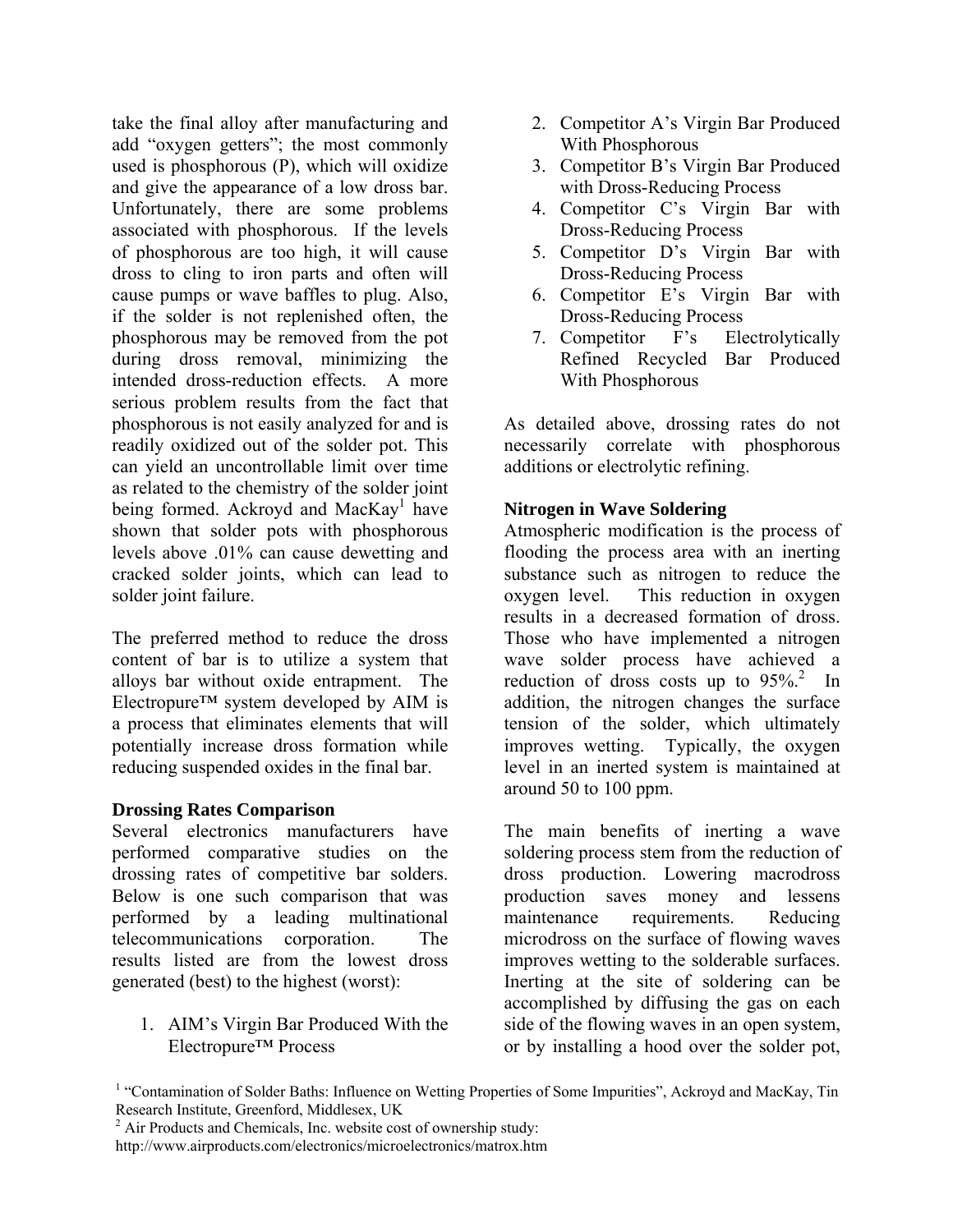which effectively closes off the soldering environment. Some wave solder machines inert the tunnel leading to the solder pot as well, to prevent oxidation from forming on the solderable surfaces during preheating.

# **Changing Bar Solders**

When changing solder over from one brand to another after a pot dump there are a few important steps that should be followed to ensure low dross formation. After the solder has been refilled into the pot, it is important to run the pot for at least 8 hours to make sure the thin skin of oxidized solder that has been left on the pot wall, baffles and pump impeller has been removed by the solder. Turn off the pump and any other device that will cause the solder to be turbulent. Let the pot sit at 370°F for Sn63/Pb37 or 423°F for SAC305 overnight in an undisturbed state. After an 8 to 16 hour time period, remove the dross from the material that has been mixed into the solder from the changeover. Following this, restart the process and continue normal soldering procedures.

# **Dross Troubleshooting**

The quantity of dross is affected by several process variables. Excessive dross will be formed any time excessive surface turbulence occurs. This can result from a bolt missing from a baffle, worn pump shafts, excessive wave heights, etc. Furthermore, the use of the chip wave often results in excessive drossing. In order to minimize dross formation, molten solder should be maintained in a placid state and turbidity should be minimized whenever possible. In addition, make certain that the wave is running in standby mode if so equipped (wherein the wave is running at full velocity only as more assemblies approach and pass over the pot).

The higher your solder pot temperature, the higher your dross level. In general, the pot temperature range should be 480° to 490°F, with a maximum temperature of 500°F for Sn63/Pb37. A similar temperature range applies for a lead-free alloy such as SAC305, however in some applications pot temperatures as high as 520°F have been used to improve topside hole fill. Above these points drossing will often increase rapidly; however, by reducing the temperature too much, soldering results (top-side fill, bridging, etc.) may be compromised.

# **Conclusion**

Although utilizing a low impurity level bar solder is important for a wave soldering operation, this in itself does not ensure a low drossing process. In addition, electrolytic refining is a costly manufacturing process that does not necessarily improve soldering results or reduce drossing. Drossing, rather, is the result of suspended oxides in bar solder that come in contact with air during the wave soldering process. Bar solder oxide levels may be reduced either by the addition of "oxygen getters" such as phosphorous or through the use of advanced production processes. Due to the negative and inconsistent results of phosphorous in a wave soldering operation, the most consistent wave soldering results and lowest drossing rates are achieved with bar solder produced with a system that alloys and manufactures bar without oxide entrapment.

# **Solder Pot Contamination**

If a solder pot is out of specification on elements some corrective action generally needs to be taken in order to avoid soldering problems and potential defects. To maintain solder purity, a program of regularly scheduled pot analyses is recommended. The following list of elements is listed with proper limits, corrective action and possible source of contaminant.